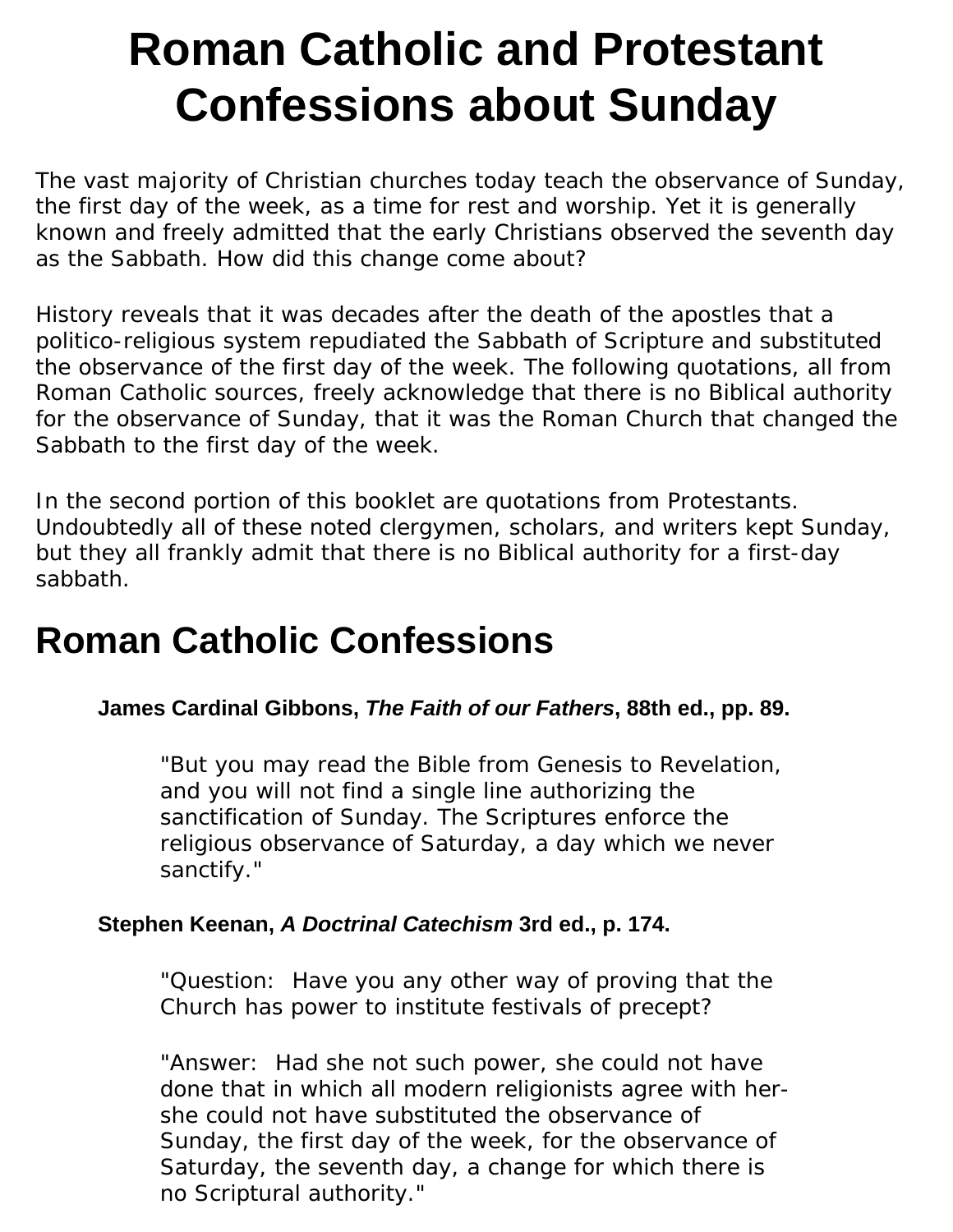## **John Laux, A Course in Religion for Catholic High Schools and Academies (1 936), vol. 1, P. 51.**

"Some theologians have held that God likewise directly determined the Sunday as the day of worship in the New Law, that He Himself has explicitly substituted the Sunday for the Sabbath. But this theory is now entirely abandoned. It is now commonly held that God simply gave His Church the power to set aside whatever day or days she would deem suitable as Holy Days. The Church chose Sunday, the first day of the week, and in the course of time added other days as holy days."

## **Daniel Ferres, ed., Manual of Christian Doctrine (1916), p.67.**

"Question: How prove you that the Church hath power to command feasts and holy days?

"Answer. By the very act of changing the Sabbath into Sunday, which Protestants allow of, and therefore they fondly contradict themselves, by keeping Sunday strictly, and breaking most other feasts commanded by the same Church.'

## **James Cardinal Gibbons, Archbishop of Baltimore (1877-1921), in a signed letter.**

"Is Saturday the seventh day according to the Bible and the Ten Commandments? I answer yes. Is Sunday the first day of the week and did the Church change the seventh day -Saturday - for Sunday, the first day? I answer *yes* . Did Christ change the day'? I answer *no!*

"Faithfully yours, J. Card. Gibbons"

## **The Catholic Mirror, official publication of James Cardinal Gibbons, Sept. 23, 1893.**

"The Catholic Church, . . . by virtue of her divine mission, changed the day from Saturday to Sunday."

**Catholic Virginian Oct. 3, 1947, p. 9, art. "To Tell You the Truth."**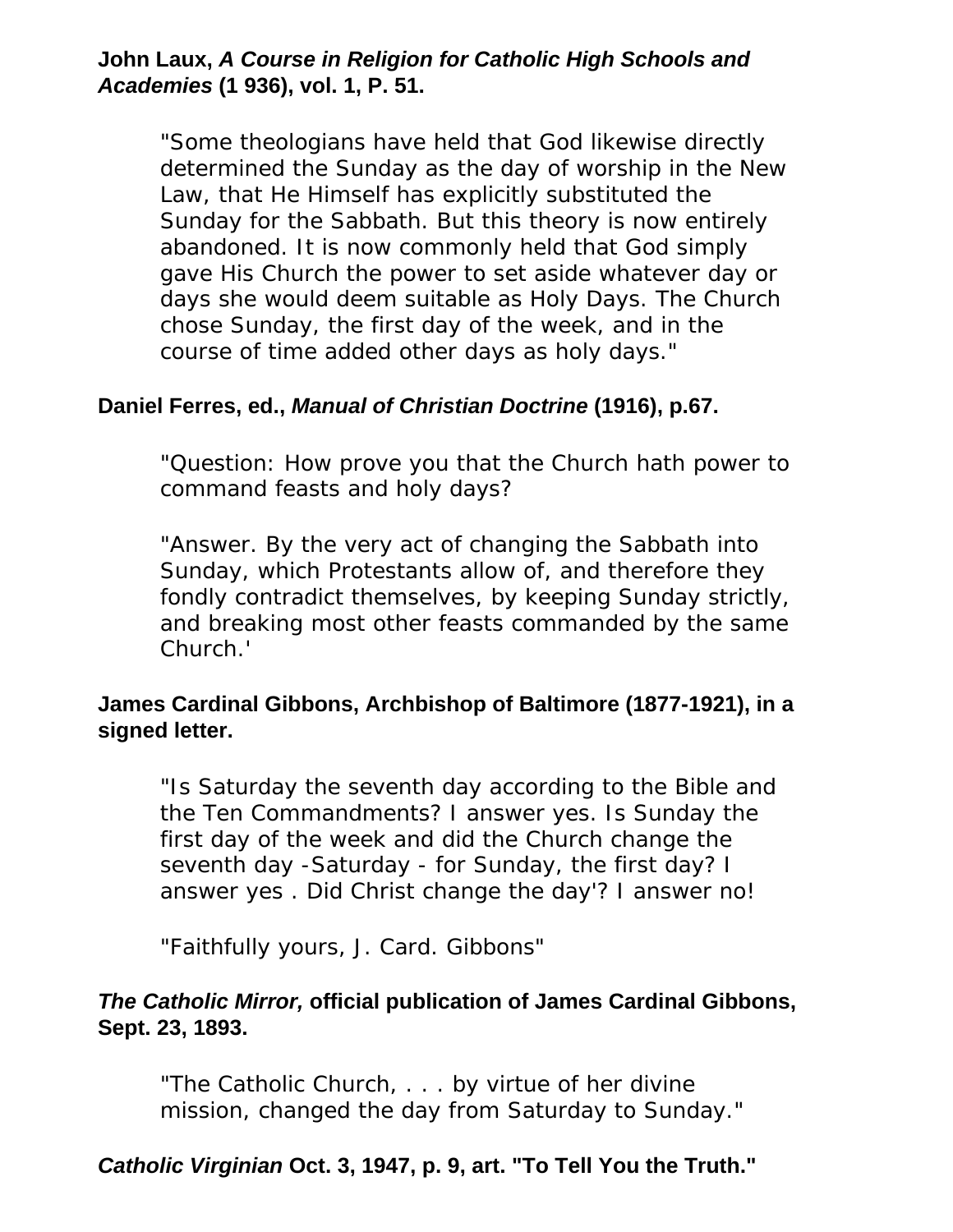"For example, nowhere in the Bible do we find that Christ or the Apostles ordered that the Sabbath be changed from Saturday to Sunday. We have the commandment of God given to Moses to keep holy the Sabbath day, that is the 7th day of the week, Saturday. Today most Christians keep Sunday because it has been revealed to us by the[Roman Catholic] church outside the Bible."

## **Peter Geiermann, C.S.S.R., The Converts Catechism of Catholic Doctrine (1957), p. 50.**

"Question: Which is the Sabbath day?

"Answer: Saturday is the Sabbath day.

"Question: Why do we observe Sunday instead of Saturday?

"Answer. We observe Sunday instead of Saturday because the Catholic Church transferred the solemnity from Saturday to Sunday."

## **Martin J. Scott, Things Catholics Are Asked About (1927),p. 136.**

"Nowhere in the Bible is it stated that worship should be changed from Saturday to Sunday .... Now the Church ... instituted, by God's authority, Sunday as the day of worship. This same Church, by the same divine authority, taught the doctrine of Purgatory long before the Bible was made. We have, therefore, the same authority for Purgatory as we have for Sunday."

## **Peter R. Kraemer, Catholic Church Extension Society (1975),Chicago, Illinois.**

"Regarding the change from the observance of the Jewish Sabbath to the Christian Sunday, I wish to draw your attention to the facts:

"1) That Protestants, who accept the Bible as the only rule of faith and religion, should by all means go back to the observance of the Sabbath. The fact that they do not, but on the contrary observe the Sunday, stultifies them in the eyes of every thinking man.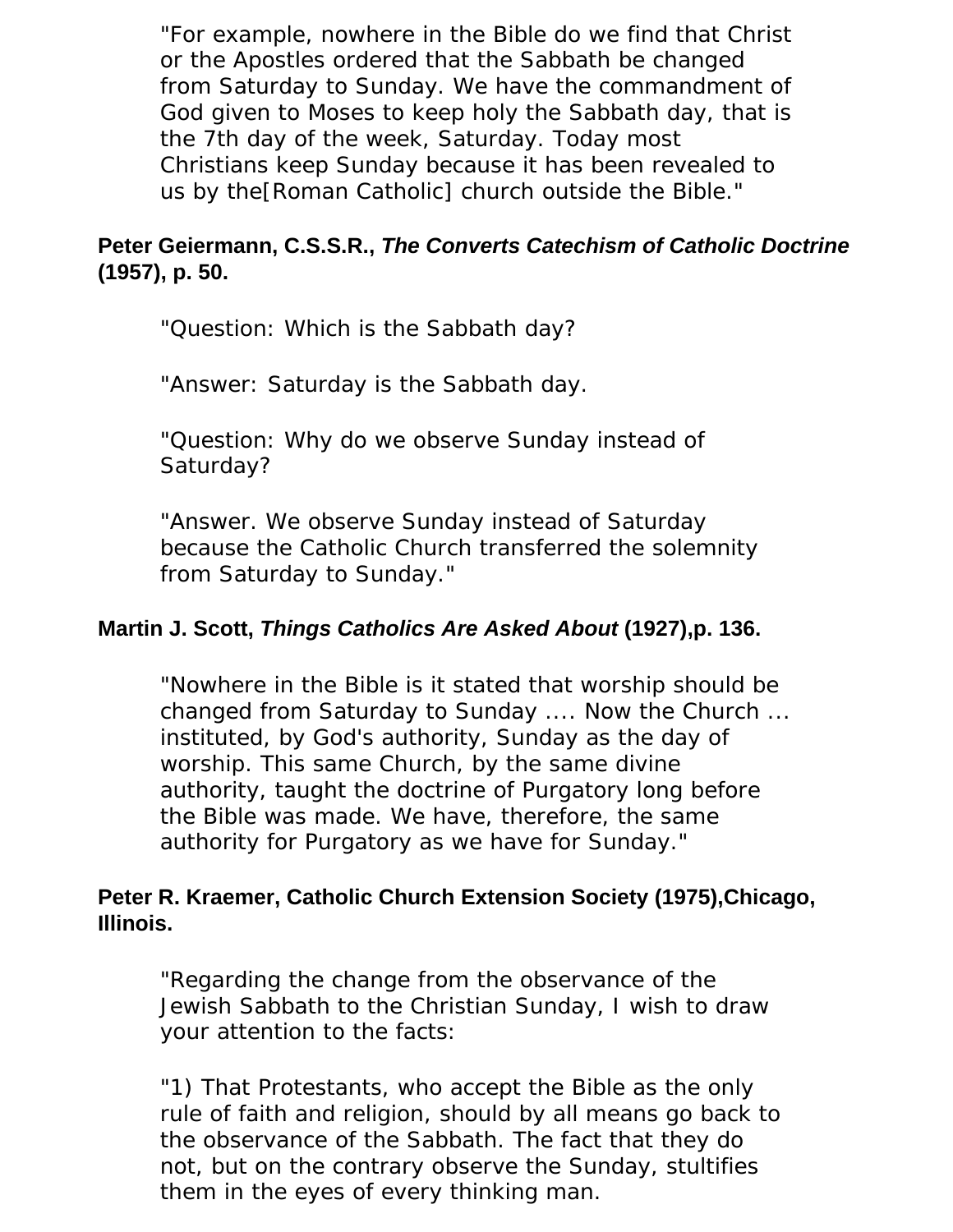"2) We Catholics do not accept the Bible as the only rule of faith. Besides the Bible we have the living Church, the authority of the Church, as a rule to guide us. We say, this Church, instituted by Christ to teach and guide man through life, has the right to change the ceremonial laws of the Old Testament and hence, we accept her change of the Sabbath to Sunday. We frankly say, yes, the Church made this change, made this law, as she made many other laws, for instance, the Friday abstinence, the unmarried priesthood, the laws concerning mixed marriages, the regulation of Catholic marriages and a thousand other laws.

"It is always somewhat laughable, to see the Protestant churches, in pulpit and legislation, demand the observance of Sunday, of which there is nothing in their Bible."

## **T. Enright, C.S.S.R., in a lecture at Hartford, Kansas, Feb. 18,1884.**

"I have repeatedly offered \$1,000 to anyone who can prove to me from the Bible alone that I am bound to keep Sunday holy. There is no such law in the Bible. It is a law of the holy Catholic Church alone. The Bible says, 'Remember the Sabbath day to keep it holy.' The Catholic Church says: 'No. By my divine power I abolish the Sabbath day and command you to keep holy the first day of the week.' And lo! The entire civilized world bows down in a reverent obedience to the command of the holy Catholic Church."

## **Protestant Confessions**

Protestant theologians and preachers from a wide spectrum of denominations have been quite candid in admitting that there is no Biblical authority for observing Sunday as a sabbath.

## **Anglican/Episcopal**

**Isaac Williams, Plain Sermons on the Catechism , vol. 1, pp.334, 336.**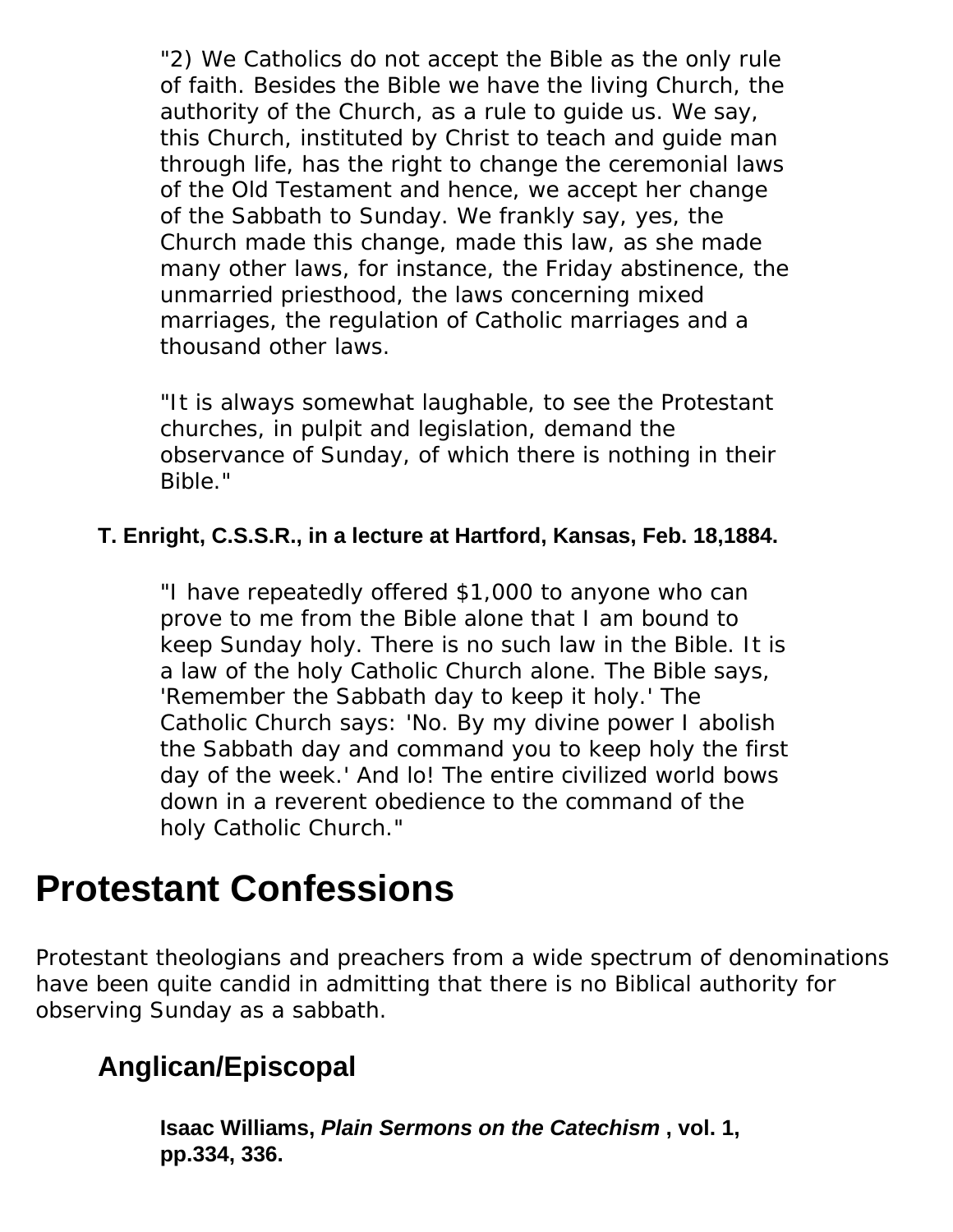"And where are we told in the Scriptures that we are to keep the first day at all? We are commanded to keep the seventh; but we are nowhere commanded to keep the first day .... The reason why we keep the first day of the week holy instead of the seventh is for the same reason that we observe many other things, not because the Bible, but because the church has enjoined it."

#### **Canon Eyton, The Ten Commandments , pp. 52, 63, 65.**

"There is no word, no hint, in the New Testament about abstaining from work on Sunday .... into the rest of Sunday no divine law enters.... The observance of Ash Wednesday or Lent stands exactly on the same footing as the observance of Sunday."

#### **Bishop Seymour, Why We Keep Sunday .**

We have made the change from the seventh day to the first day, from Saturday to Sunday, on the authority of the one holy Catholic Church."

## **Baptist**

## **Dr. Edward T. Hiscox, a paper read before a New York ministers' conference, Nov. 13, 1893, reported in New York Examiner , Nov.16, 1893.**

"There was and is a commandment to keep holy the Sabbath day, but that Sabbath day was not Sunday. It will be said, however, and with some show of triumph, that the Sabbath was transferred from the seventh to the first day of the week .... Where can the record of such a transaction be found? Not in the New Testament absolutely not.

"To me it seems unaccountable that Jesus, during three years' intercourse with His disciples, often conversing with them upon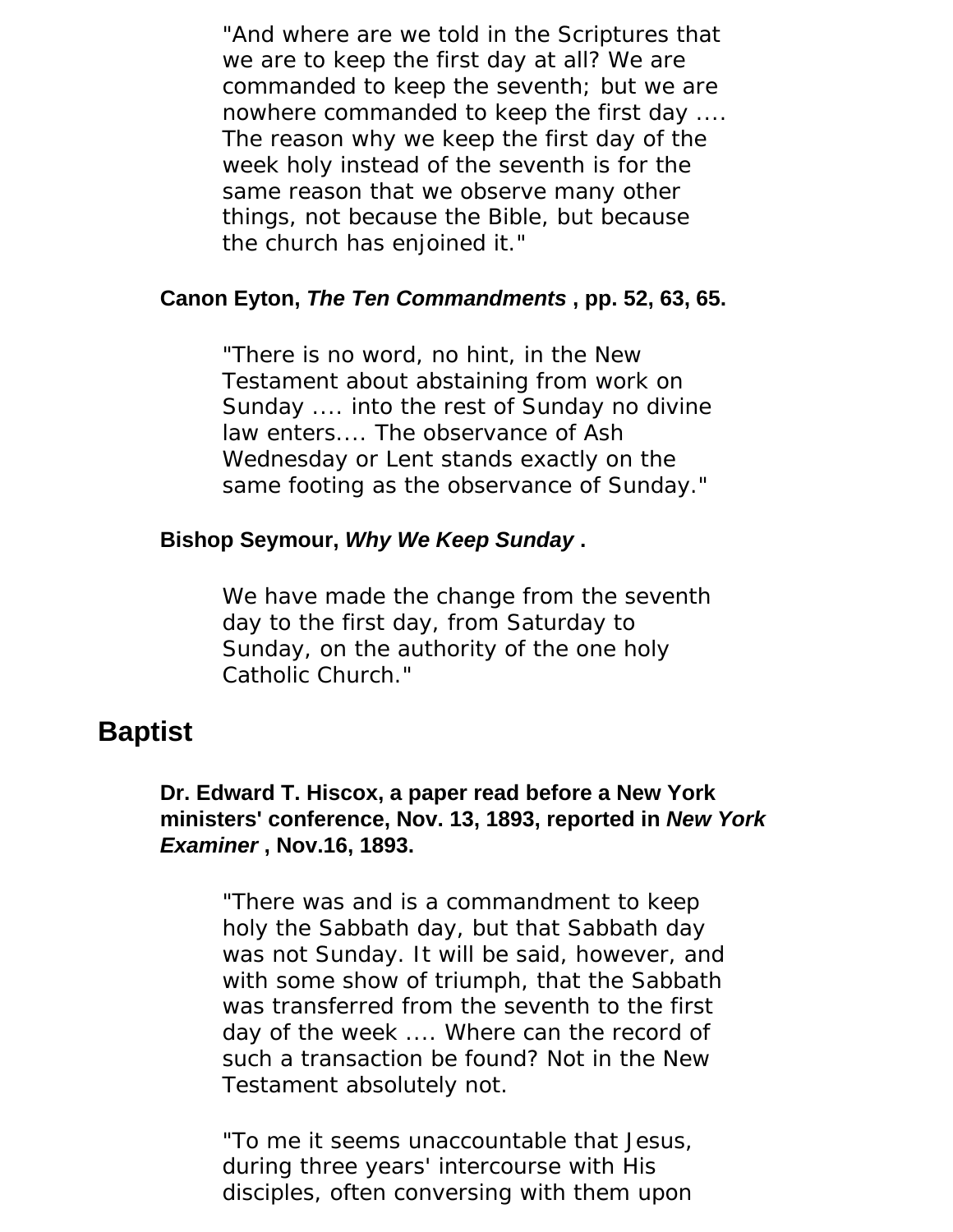the Sabbath question . . . never alluded to any transference of the day; also, that during forty days of His resurrection life, no such thing was intimated.

"Of course, I quite well know that Sunday did come into use in early Christian history . . . . But what a pity it comes branded with the mark of paganism, and christened with the name of the sun god, adopted and sanctioned by the papal apostasy, and bequeathed as a sacred legacy to Protestantism!"

#### **William Owen Carver, The Lord's Day in Our Day , p. 49.**

"There was never any formal or authoritative change from the Jewish seventh-day Sabbath to the Christian first-day observance."

## **Congregationalist**

## **Dr. R. W. Dale, The Ten Commandments (New York: Eaton &Mains), p. 127-129.**

" . . . it is quite clear that however rigidly or devotedly we may spend Sunday, we are not keeping the Sabbath - . . 'Me Sabbath was founded on a specific Divine command. We can plead no such command for the obligation to observe Sunday .... There is not a single sentence in the New Testament to suggest that we incur any penalty by violating the supposed sanctity of Sunday."

## **Timothy Dwight, Theology: Explained and Defended (1823), Ser. 107, vol. 3, p. 258.**

" . . . the Christian Sabbath [Sunday] is not in the Scriptures, and was not by the primitive Church called the Sabbath."

## **Disciples of Christ**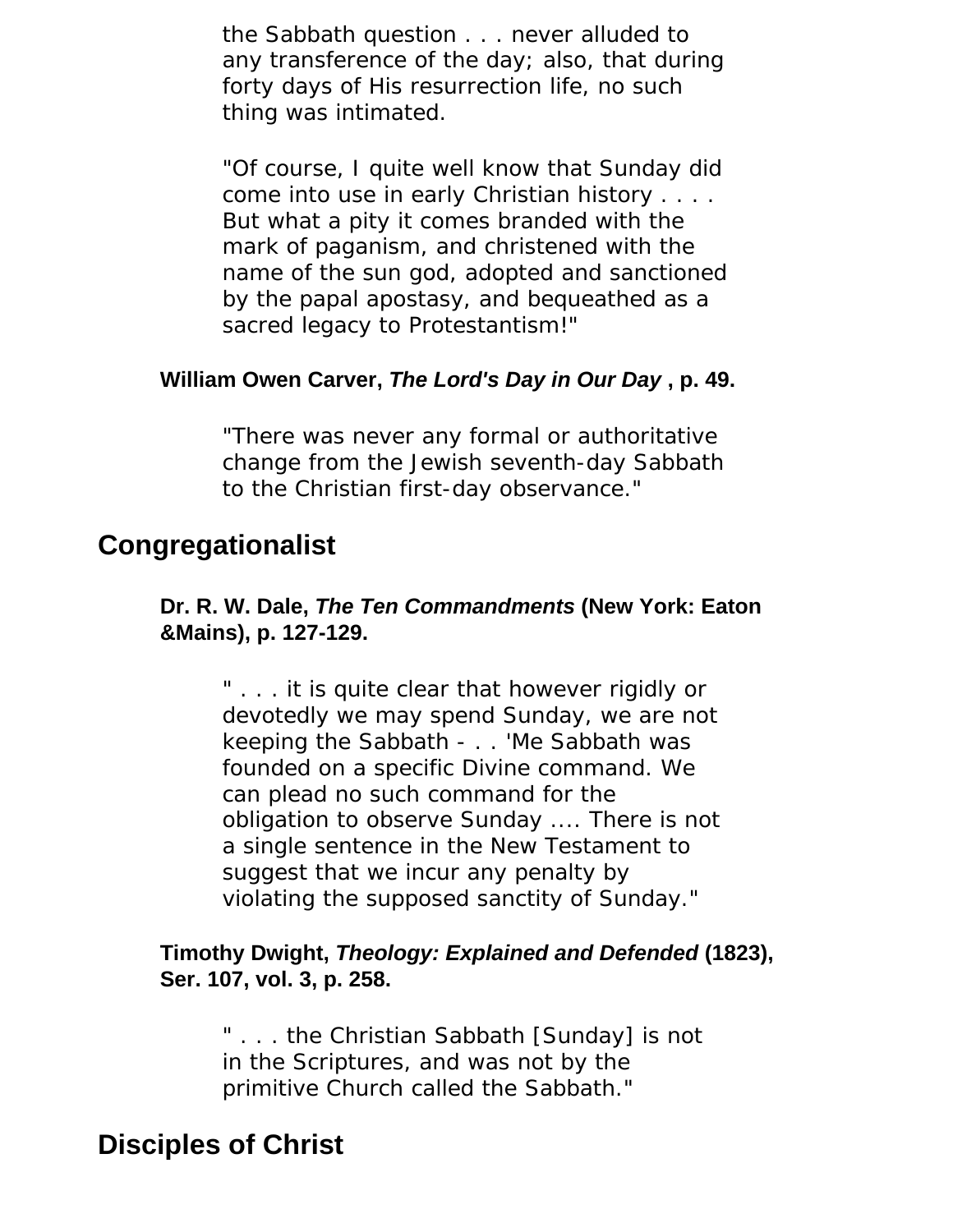**Alexander Campbell, The Christian Baptist, Feb. 2, 1824,vol. 1. no. 7, p. 164.**

> "'But,' say some, 'it was changed from the seventh to the first day.' Where? when? and by whom? No man can tell. No; it never was changed, nor could it be, unless creation was to be gone through again: for the reason assigned must be changed before the observance, or respect to the reason, can be changed! It is all old wives' fables to talk of the change of the Sabbath from the seventh to the first day. If it be changed, it was that august personage changed it who changes times and laws *ex officio -* I think his name is Doctor Antichrist.'

### **First Day Observance , pp. 17, 19.**

"The first day of the week is commonly called the Sabbath. This is a mistake. The Sabbath of the Bible was the day just preceding the first day of the week. The first day of the week is never called the Sabbath anywhere in the entire Scriptures. It is also an error to talk about the change of the Sabbath from Saturday to Sunday. There is not in any place in the Bible any intimation of such a change."

## **Lutheran**

## **The Sunday Problem , a study book of the United Lutheran Church (1923), p. 36.**

"We have seen how gradually the impression of the Jewish sabbath faded from the mind of the Christian Church, and how completely the newer thought underlying the observance of the first day took possession of the church. We have seen that the Christians of the first three centuries never confused one with the other, but for a time celebrated both."

#### **Augsburg Confession of Faith art. 28; written by**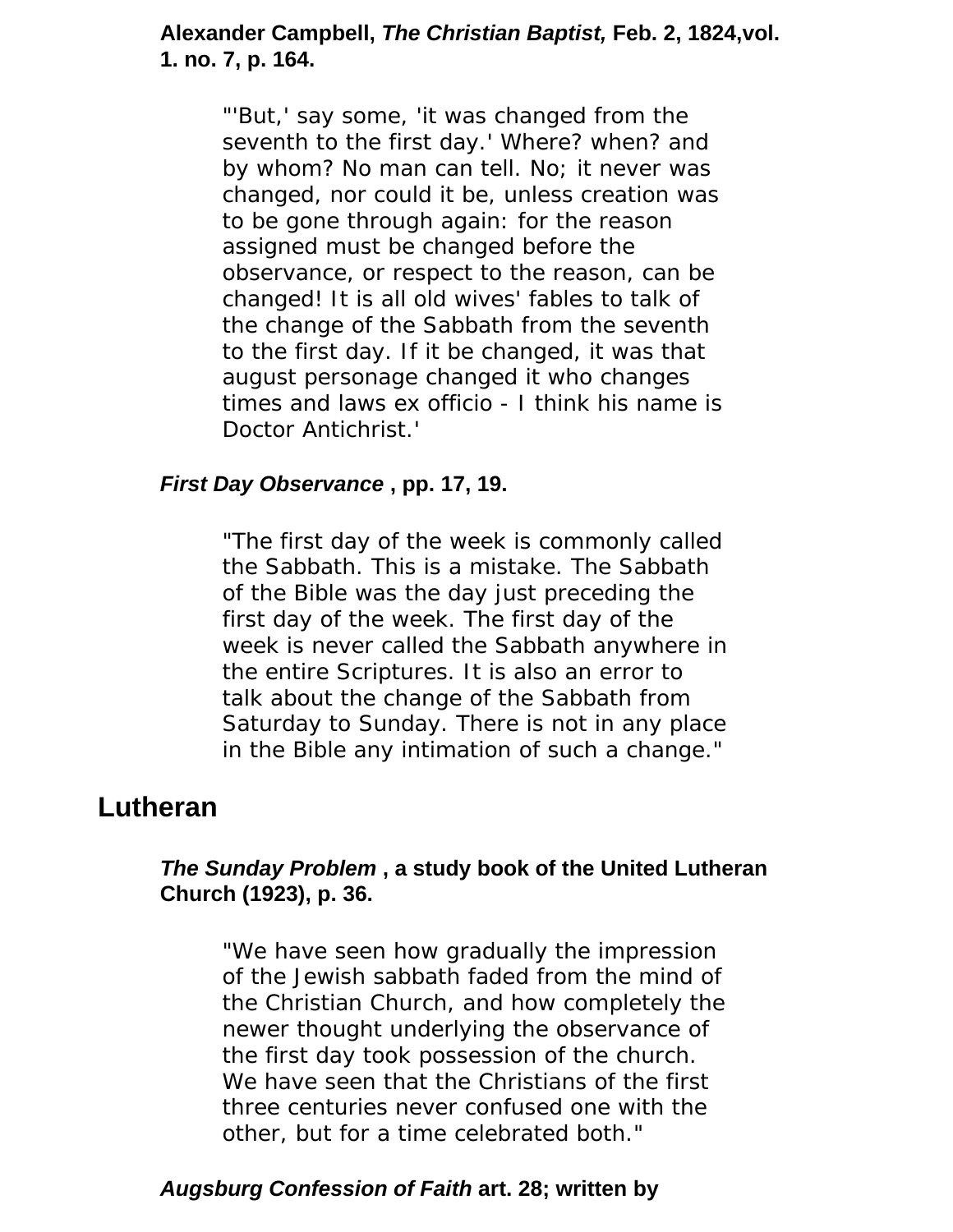**Melanchthon, approved by Martin Luther, 1530; as published in The Book of Concord of the Evangelical Lutheran Church Henry Jacobs, ed. (1 91 1), p. 63.**

"They [Roman Catholics] refer to the Sabbath Day, a shaving been changed into the Lord's Day, contrary to the Decalogue, as it seems. Neither is there any example whereof they make more than concerning the changing of the Sabbath Day. Great, say they, is the power of the Church, since it has dispensed with one of the Ten Commandments!"

## **Dr. Augustus Neander, The History of the Christian Religion and Church Henry John Rose, tr. (1843), p. 186.**

"The festival of Sunday, like all other festivals, was always only a human ordinance, and it was far from the intentions of the apostles to establish a Divine command in this respect, far from them, and from the early apostolic Church, to transfer the laws of the Sabbath to Sunday."

#### **John Theodore Mueller, Sabbath or Sunday , pp. 15, 16.**

"But they err in teaching that Sunday has taken the place of the Old Testament Sabbath and therefore must be kept as the seventh day had to be kept by the children of Israel .... These churches err in their teaching, for Scripture has in no way ordained the first day of the week in place of the Sabbath. There is simply no law in the New Testament to that effect."

## **Methodist**

#### **Harris Franklin Rall, Christian Advocate, July 2, 1942, p.26.**

"Take the matter of Sunday. There are indications in the New Testament as to how the church came to keep the first day of the week as its day of worship, but there is no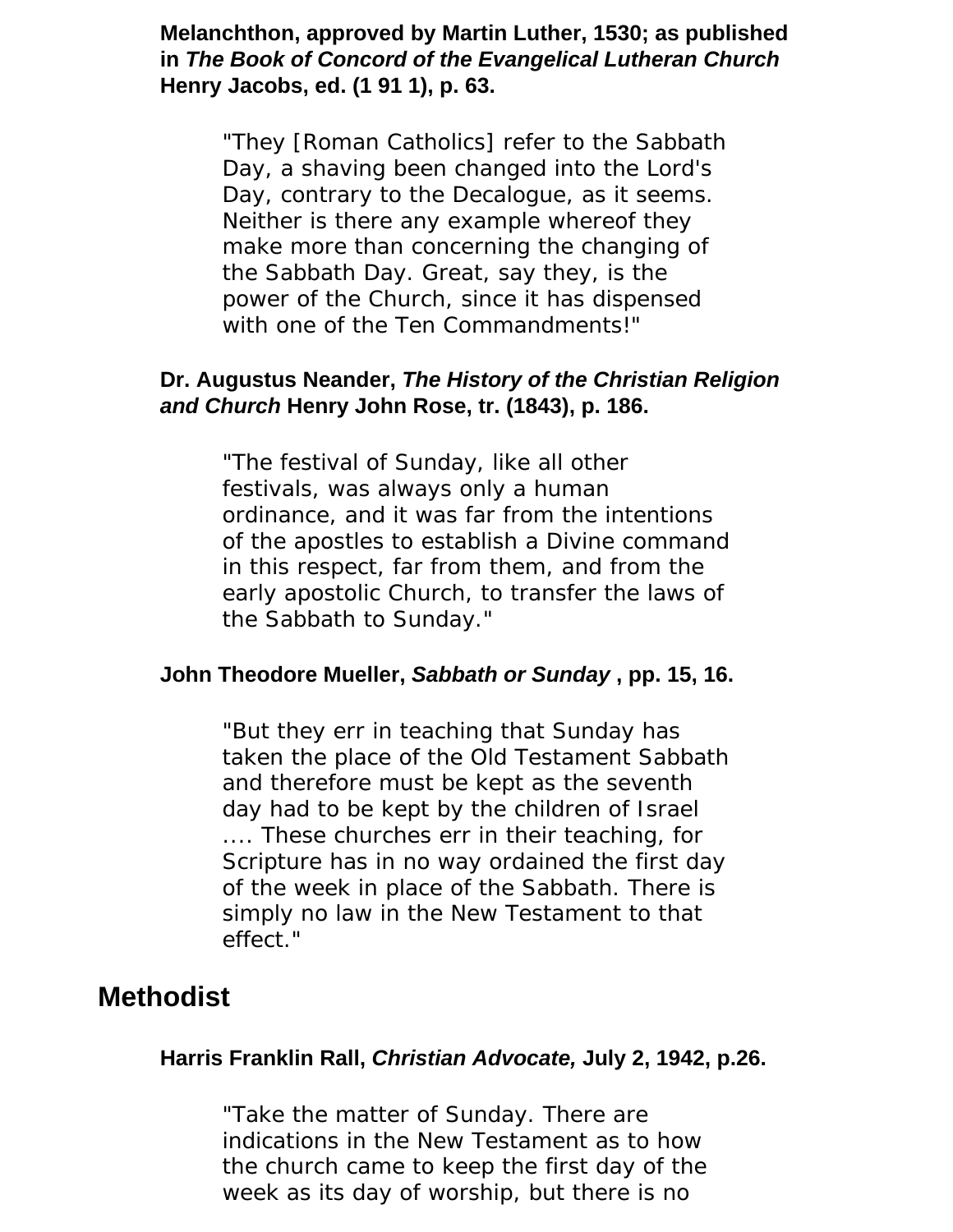passage telling Christians to keep that day, or to transfer the Jewish Sabbath to that day."

**John Wesley, The Works of the Rev. John Wesley, A.M., John Emory, ed. (New York: Eaton & Mains), Sermon 25,vol. 1, p. 221.**

> "But, the moral law contained in the ten commandments, and enforced by the prophets, he [Christ] did not take away. It was not the design of his coming to revoke any part of this. This is a law which never can be broken .... Every part of this law must remain in force upon all mankind, and in all ages; as not depending either on time or place, or any other circumstances liable to change, but on the nature of God and the nature of man, and their unchangeable relation to each other."

## **Dwight L. Moody**

## **D. L. Moody, Weighed and Wanting (Fleming H. Revell Co.: New York), pp. 47, 48.**

The Sabbath was binding in Eden, and it has been in force ever since. This fourth commandment begins with the word 'remember,' showing that the Sabbath already existed when God Wrote the law on the tables of stone at Sinai. How can men claim that this one commandment has been done away with when they will admit that the other nine are still binding?"

## **Presbyterian**

#### **T. C. Blake, D.D., Theology Condensed, pp.474, 475.**

"The Sabbath is a part of the decalogue - the Ten Commandments. This alone forever settles the question as to the perpetuity of the institution . . . . Until, therefore, it can be shown that the whole moral law has been